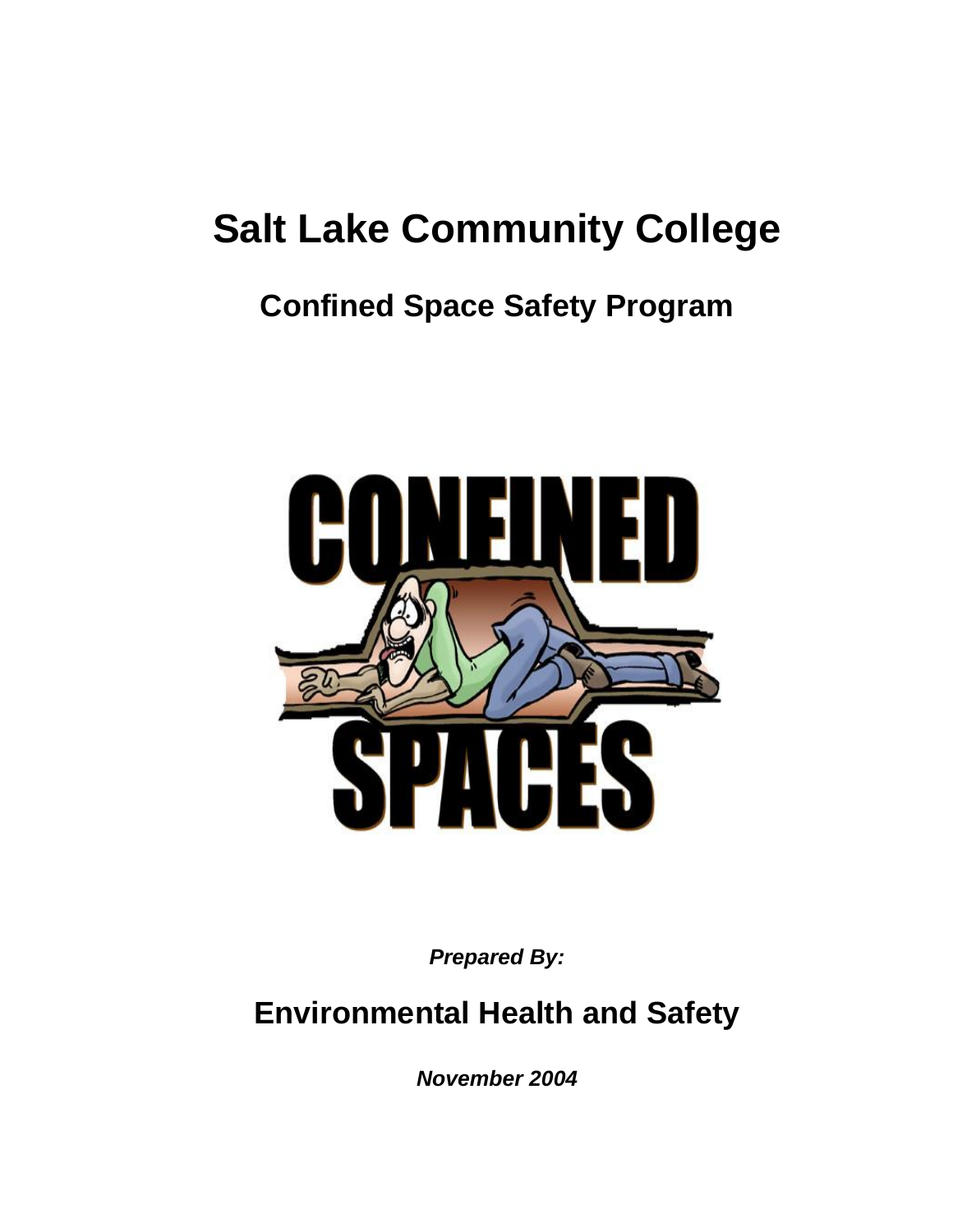#### **Intended use of this program:**

The purpose of this program is to establish a Confined Space Safety Plan and procedures for entering confined spaces. Supervisory employees are responsible to ensure that proper procedures are followed in all phases of confined space entry operations.

#### **Responsibility:**

The Facilities Division Management Team in cooperation with the Environmental Health and Safety Manager share the responsibility to follow the "Confined Space Safety" plan. All employees that may have the need to enter defined and identified confined spaces shall be instructed as to the significance of Confined Space Safety procedures. This training is to be conducted by Facilities Division supervisors to all employees that they feel need it.

#### **Definitions:**

#### **Confined space:**

- (1) Is large enough and so configured that an employee can bodily enter and perform assigned work; and
- (2) Has limited or restricted means for entry or exit (for example, tanks, vessels, silos, storage bins, hoppers, vaults, and pits are spaces that may have limited means of entry.); and
- (3) Is not designed for continuous employee occupancy.

#### **Non-permit confined space:**

A confined space that does not contain or, with respect to atmospheric hazards, have the potential to contain any hazard capable of causing death or serious physical harm.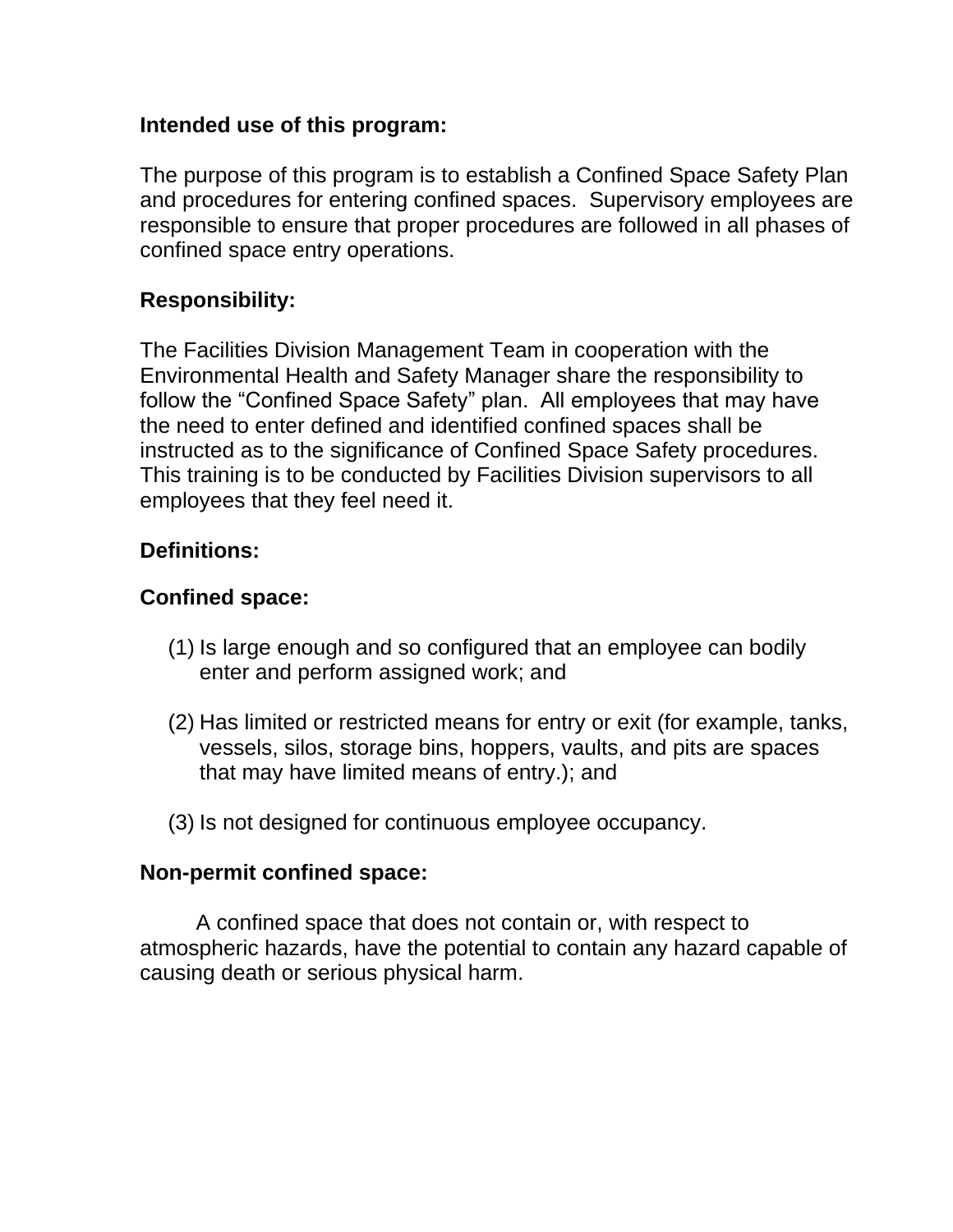#### **Permit required confined space: (one or more of these characteristics)**

- (1) Contains or has the potential to contain a hazardous atmosphere;
- (2) Contains a material that has a potential for engulfing an entrant;
- (3) Has an internal configuration such that the entrant could be trapped or asphyxiated by inwardly converging walls or by a floor which slopes downward and tapers to a smaller cross-section: or
- (4) Contains any other recognized serious safety or health hazard.

#### **Procedures:**

- 1- The initial step is the assessment of spaces that are confined spaces under the definitions in this plan. It must be determined if the spaces are permit or non-permit required. It is the on-going responsibility of the Facilities Management Team to see that new facilities are reviewed as potential confined spaces and that these changes are added to the procedure. (See Appendix A for list of confined spaces at Salt Lake Community College)
- 2- Only trained employees will perform work in a confined space. Supervisors will assure that only authorized employees are permitted to enter confined spaces. Supervisors have the responsibility to identify the employees who will enter confined spaces.
- 3- Signs will be posted on or near permit spaces in the facilities. Signs are not practical nor feasible for the street type manholes thus all those areas are automatically considered confined spaces and only authorized employees will have access. Warning signs will be placed on interior tanks or processing equipment.

4- The safety equipment to be used in a confined space must be inspected and certified by the Environmental Health and Safety Manager. The equipment includes but is not limited to: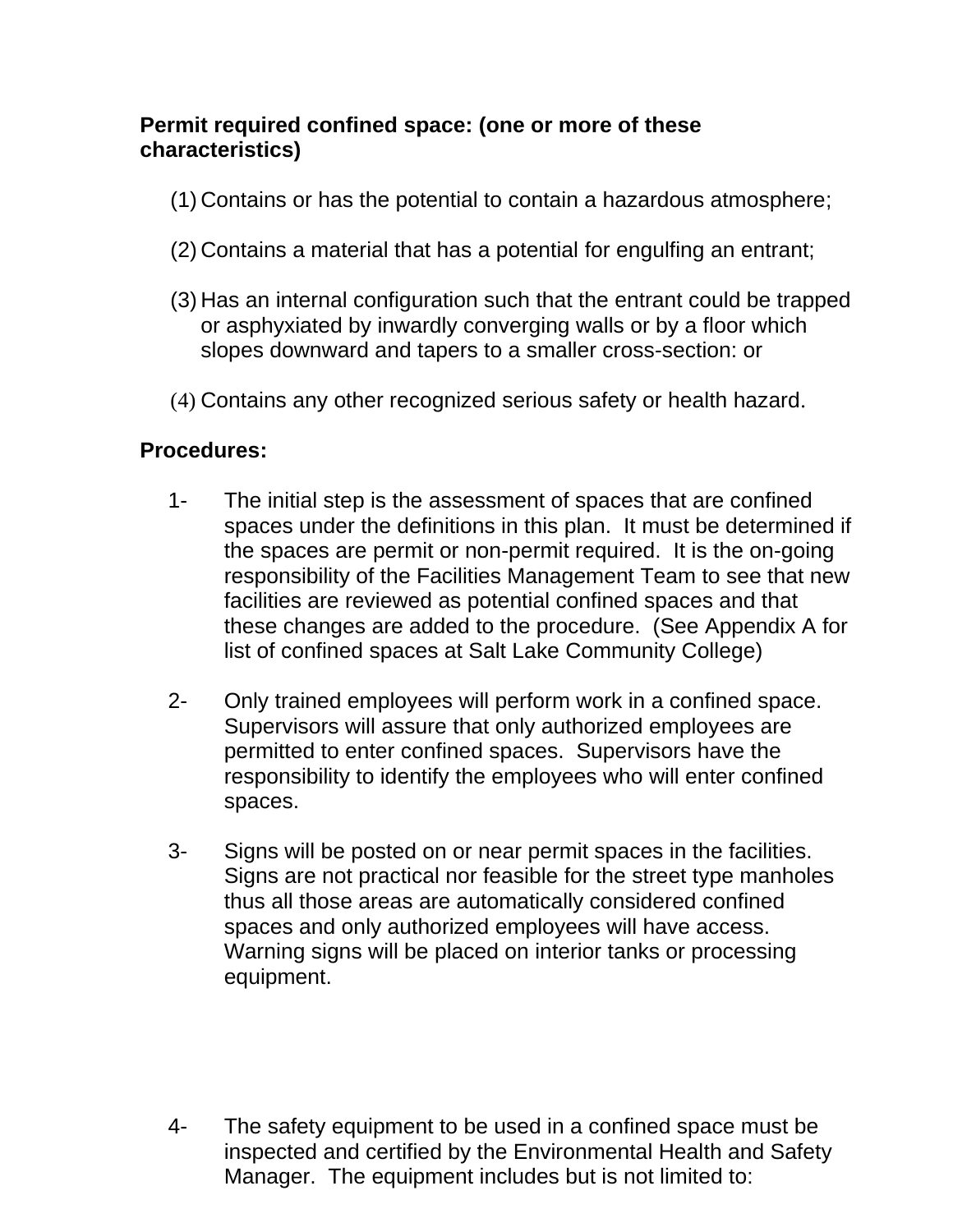Ladders Personnel-hoists Safety harness or lifeline Gas monitors Power ventilators Respiratory protection devices Communications equipment (telephones and radios)

- 5- *A Confined Space Entry Hazardous Atmosphere Work Permit* must be issued for each permit required confined space entry. The permit will be properly filled out and followed. Permits may be granted for the duration of the project requiring entry. The permit is valid as long as the conditions set out in the permit are met. This permit will be issued, tracked and filed by the Environmental Health and Safety Manager. A permit may be required on non-permit entry required confined spaces if requested by the entrants or by the Environmental Health and Safety Manager. Specific permit instructions are included in Appendix B.
- 6- Testing of the air within the confined space must be performed on a permit entry required confined space prior to entry to determine oxygen content, toxic gas potential and flammable or explosive atmospheres. Additional tests may be required depending on entry conditions.
- 7- If the space meets the following air quality conditions then entrance can be made without a self contained breathing apparatus or continuous airline with an escape bottle:

Oxygen level between 19.5% and 23.5%

Flammable vapors below 10% of the lower flammable limit (LFL)

Carbon Monoxide below 35 ppm

Even under these conditions the entrant may be required to have respiratory protection.

8- If the atmosphere does not meet the air quality criteria stated above then the area must be ventilated (at least 750 cfm) and purged to bring the atmosphere to below dangerous levels. The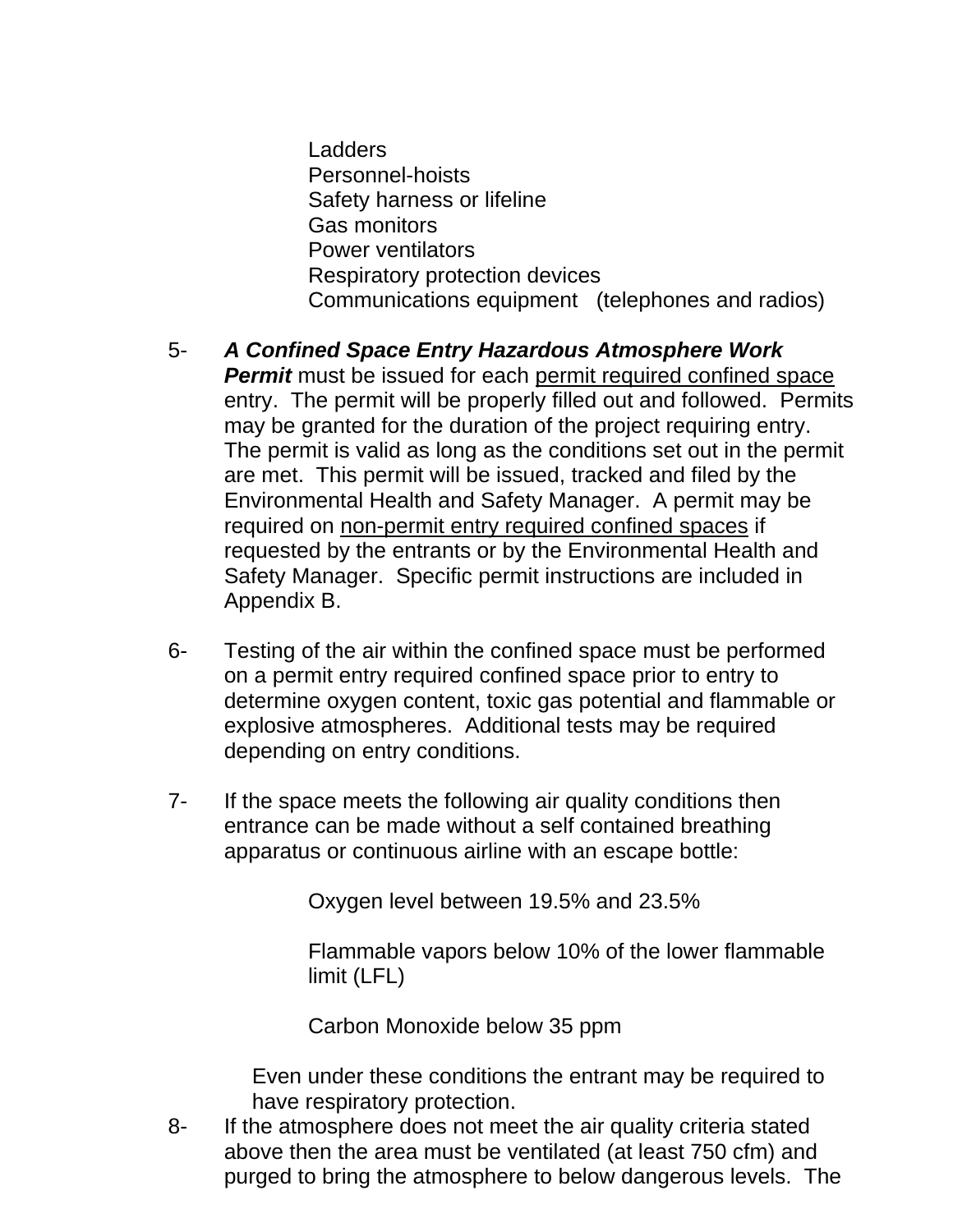ventilation equipment shall be explosion proof if it is placed inside the confined space. If ventilation is necessary to enter the space then continuous monitoring must take place as long as employees are in the confined space.

- 9- A minimum two person crew is required. If the space and the entry are difficult, more employees may be required.
- 10- If the vertical entrance is more than 12 feet, a personnel lift must be set up.
- 11- If the space is a manhole, once the hatch is removed, a portable barrier must be installed if the partner is not stationed next to the manhole.
- 12- While the employee is in the confined space his/her partner must remain alert. Radio communication must be available to the entrant and his/her partner during the entry.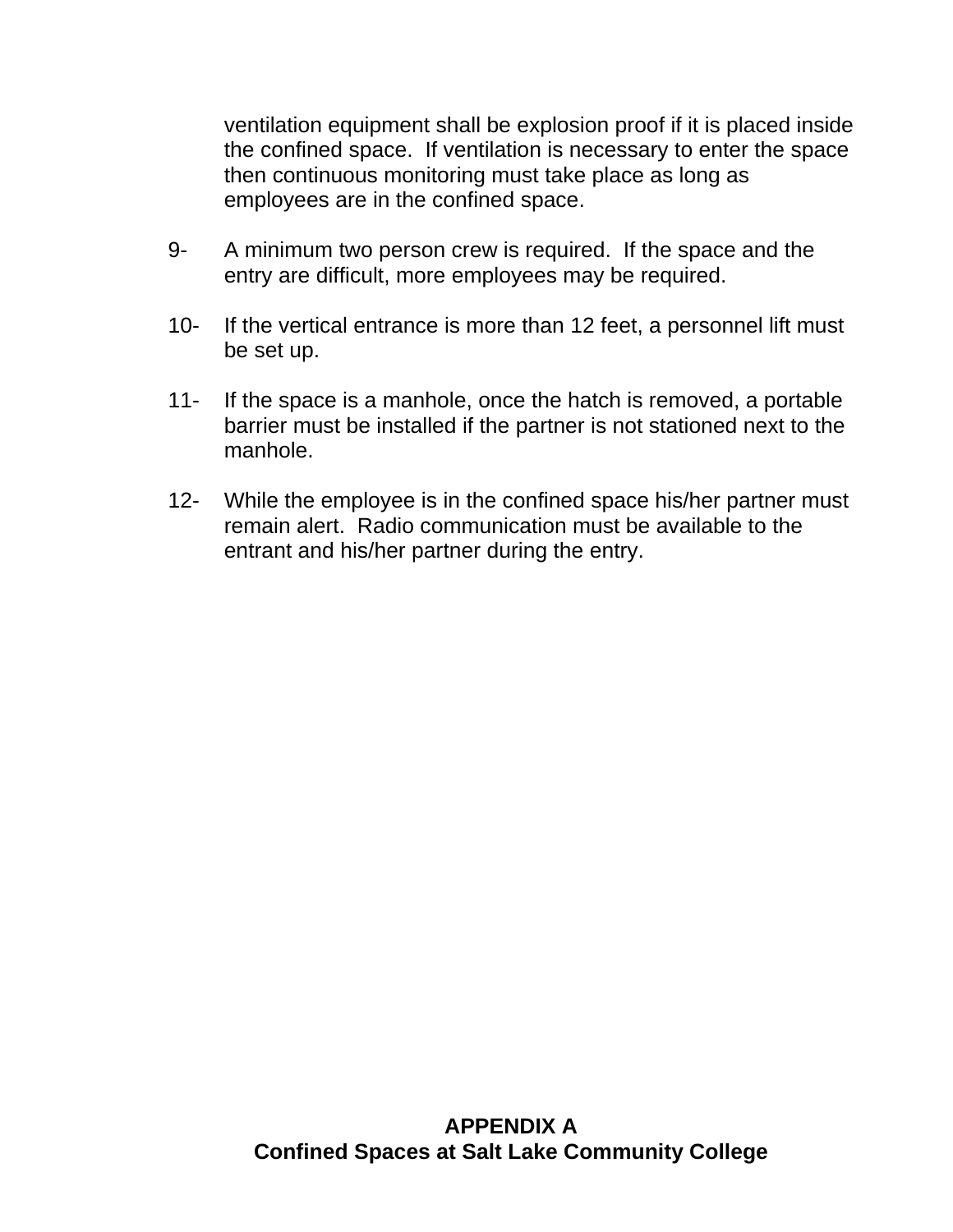Note: This list may not be inclusive of all facilities at Salt Lake Community College. The Facilities Division is responsible for keeping this list as current as possible. Use the definition criteria in this policy to determine if the policy applies.

#### **Permit Required**

1- Condenser Water Storage Tank- AD Building Chiller Room 2- SCC swimming pool surge tanks (2)

#### **No Permit Required**

| 1- Manholes                               |                                                          |
|-------------------------------------------|----------------------------------------------------------|
| $S$ & $I$                                 | East Loop Chiller (Redwood)                              |
| <b>LAC</b>                                | <b>BB Equipment Room</b>                                 |
| <b>LIB</b>                                | <b>JC Cooling Tower</b>                                  |
|                                           | LHM (water, sewer, telephone)                            |
| 2- Redwood Campus Heat Plant Boilers (5)  |                                                          |
| 3- Jordan Campus Boilers (2)              |                                                          |
| 4- SCC boilers (3)                        |                                                          |
| 5- Jordan Campus Cooling Tower Sump       |                                                          |
| 6- Jordan Campus Tunnels                  |                                                          |
| 7- Redwood Campus Tunnels                 |                                                          |
|                                           | 8- All cooling tower distribution nozzle areas (Redwood) |
|                                           | 9- Redwood Campus secondary sprinkler sump pump          |
|                                           | 10- Equipment manhole under fountain (Redwood Quad)      |
| 11- SCC fountain sumps (2)                |                                                          |
| 12- SCC diving swimming pool (when empty) |                                                          |
|                                           |                                                          |
|                                           |                                                          |